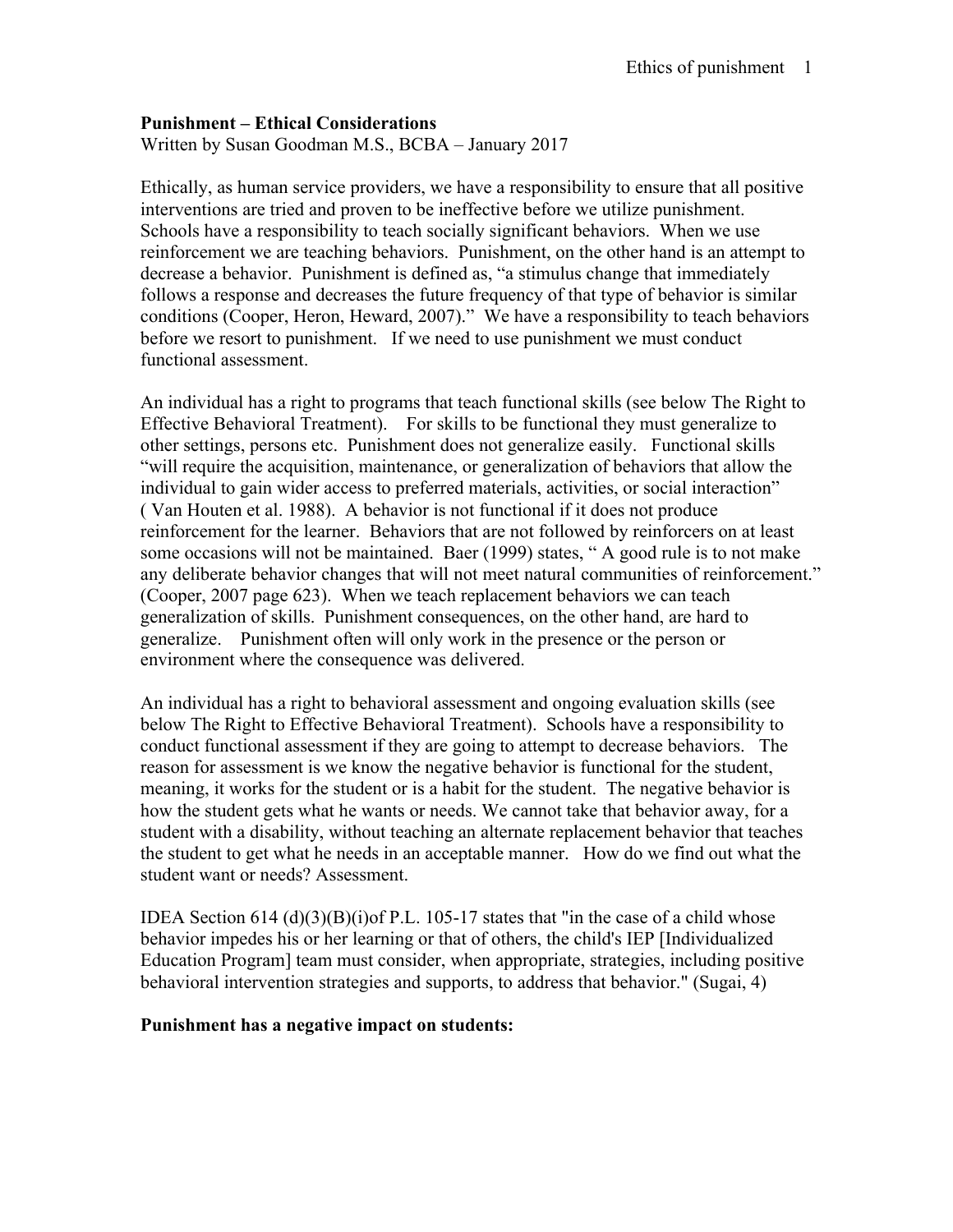- "Students who are regularly the object of punishment may over time show a drop in positive attitudes toward school, resulting in poor attendance and work performance, have a more negative perception of teachers, and adopt a more punitive manner in interacting with peers and adults (Martens & Meller, 1990)." ("What Every Teacher Should Know About Punishment Techniques www.interventioncentral.org)
- "Shea and Bauer (1987) made a strong case for minimizing the use of punishment,……… because these interventions are likely to erode selfesteem and further impair an already strained teacher-student relationship." (http://www.ldonline.org/article/6030/)
- "Punishment suppresses undesirable behavior but may not necessarily eliminate it (McDaniel, 1980). In some cases, suppression may be of short duration, and when the punishment is removed, the behavior may reoccur." (http://www.ldonline.org/article/6030/)

# **Limitations of punishment**

Effective educators clearly recognize the limitations of punishment: ("What Every Teacher Should Know About Punishment Techniques" www.interventioncentral.org)

- 1. Teaches students what not to do and fails to teach desired or replacement behavior
- 2. Effects are often short term
- 3. Teaches students to aggress toward or punish others
- 4. Fails to address the multiple factors that typically contribute to a student's behavior
- 5. Likely to produce undesirable side effects (e.g., anger, retaliation, dislike toward the teacher or school, social withdrawal)
- 6. Creates a negative classroom and school climate
- 7. May act as a reinforcer (e.g., suspension may be more enjoyable than being in school)
- 8. May create negative emotional side effects (e.g., fear, anxiety)
- 9. Person(s) issuing punishers may become conditioned punisher
- 10. Person applying punisher may be reinforced for doing so (teacher experiences immediate relief once student is removed from classroom)

# **Ethics of punishment summarized by Cooper, Heron, Heward, 2007**

"Selecting any punishment-based intervention essentially rules out as ineffective all positive or positive reductive approaches based on their demonstrated inability to improve the behavior." (page 350)

Least restrictive alternative is a guideline to strategy implementation**.** Least restrictive to most restrictive is generally viewed as viewed as: (page 350-351)

Positive reinforcement  $\triangleright$  Negative reinforcement  $\triangleright$  Negative punishment  $\triangleright$ Positive punishment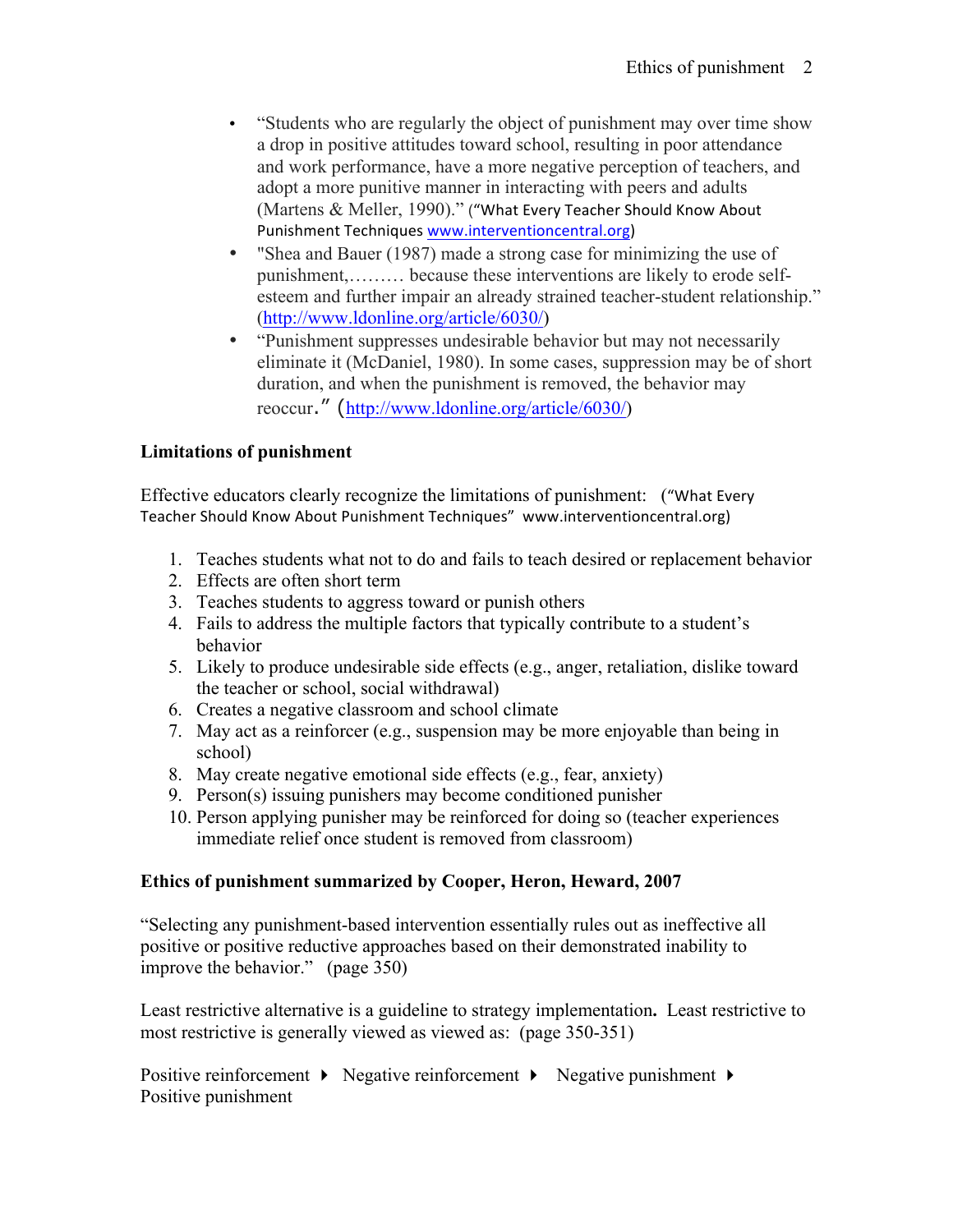Some suggest that all punishment procedures are intrusive and should never be used: (page 350)

- Association for Persons with Severe Handicaps
- LaVigna and Donnellen 1986
- Mudford 1995

Others suggested that most people accept punishment interventions to reduce challenging behaviors as long as those interventions, Horner (1990): (Cooper 2007 page 350)

"Do not involve the delivery of physical pain…and are subjectively judged to be within the typical norm of how people in our society should treat each other."

### **Ethical guidelines by professional organizations:**

### **1) Ethical principals of Psychologists and code of conduct**

http://www.apa.org/pi/disability/resources/assessment-disabilities.aspx

### **Guideline 20: Psychologists strive to recognize that interventions with persons with disabilities may focus on enhancing well-being as well as reducing distress and ameliorating skill deficits.**

Because a disability often involves motor, cognitive, sensory, or mental health impairment(s), a psychologist may wrongly assume that a client with a disability wishes to focus primarily on the disability or its effects (Dunn & Dougherty, 2005; Dykens, 2006; Olkin, 1999b; Reeve, 2000). Although some clients with disabilities may struggle with feelings of loss or need appropriate skills training, many others simply want better lives. For example, some clients might want psychological support to enhance their quality of life by resolving relationship problems, making career choices, or developing strategies to transition to their next development stage (Eklund & MacDonald, 1991). It is increasingly recognized that people with disabilities, like everyone else, have unique strengths (e.g., Shogren, Wehmeyer, Buchanan, & Lopez, 2006). A client whose strengths are recognized and enhanced has a more positive self-image and ability to deal with life issues (Dunn & Dougherty, 2005; Dykens, 2006; Olkin, 1999b). Personal strengths include education, personality traits, creativity and talent, social relationships, and access to necessary supports. Interventions that consider the personal strengths of a client with a disability increase the individual's self worth, empowerment, and resiliency (Dunn & Dougherty, 2005; Dykens, 2006).

The choice of intervention depends on the client's reasons for seeking psychological services. Interventions may focus on increasing self-determination, or being empowered to make one's own decisions and choices about life (Duvdevany, Ben-Zur & Ambar, 2002; Nota, Ferrari, Soresi, & Wehmeyer, 2007; Shogren, Wehmeyer, Reese & O'Hara, 2006). Working with a client to develop his or her self-advocacy skills promotes selfdetermination (Goodley & Lawthom, 2006; Olkin, 1999b; Reeve, 2000). Individuals advocating for their own social, economic and political opportunities and personal relationship needs may have a greater sense of empowerment and well being.

### **Guideline 21: When working with systems that support, treat, or educate people**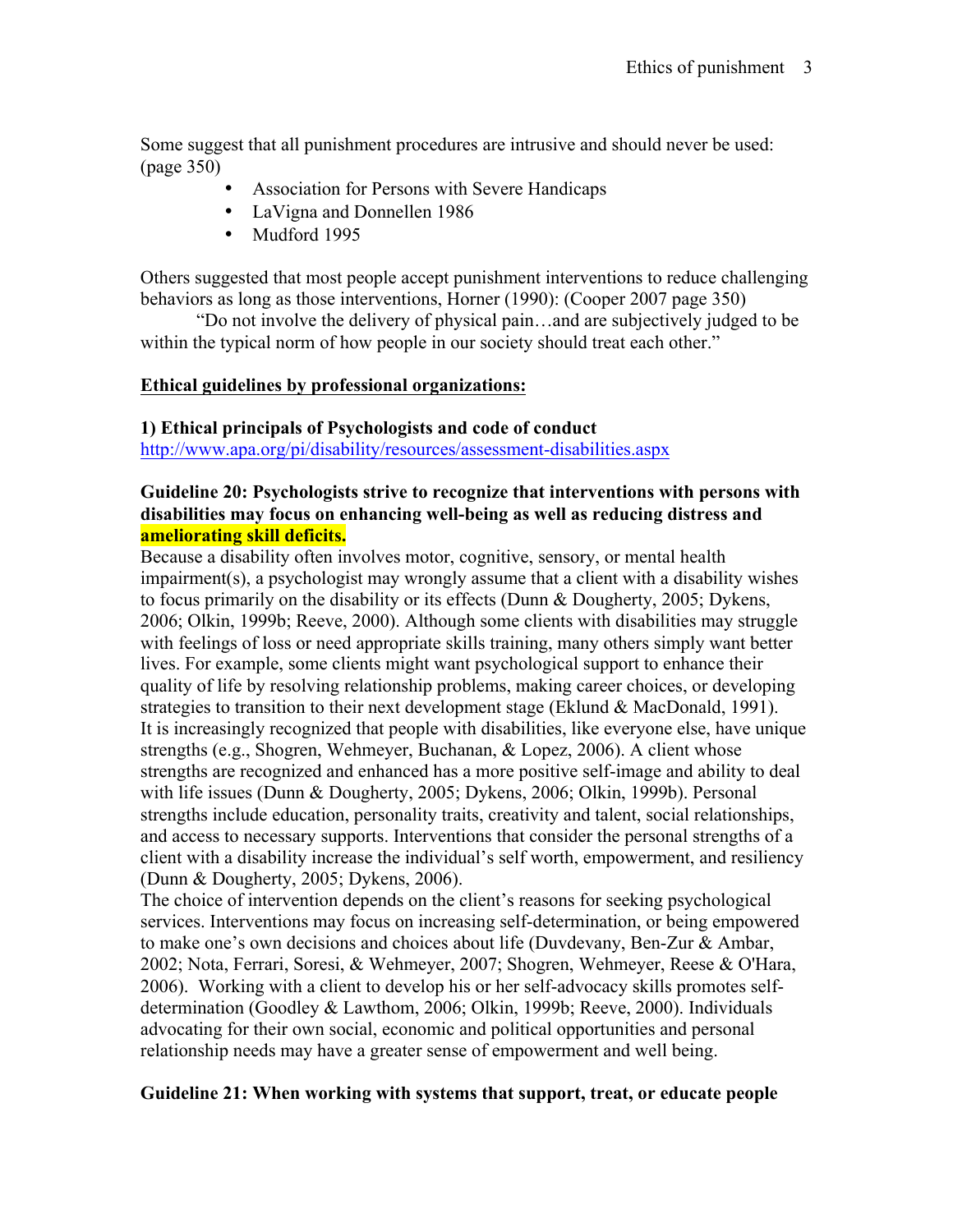### **with disabilities, psychologists strive to keep the clients' perspectives paramount and advocate for client self-determination, integration, choice, and least restrictive alternatives**

Many community agencies and systems influence the lives and psychological well being of individuals with disabilities and their families (DeJong, 1979; DeJong, 1983; Heinemann, 2005; Hernandez, Balcazar, Keys, Hidalgo, & Rosen, 2006). The psychologist who works with organizations that serve individuals with disabilities promotes inclusive environments and supports clients with disabilities by consulting with individuals and groups, working with collaborative teams, and creating beneficial adaptations, accommodations as well as enabling environments. A psychologist may advocate for persons with disabilities and family members to participate in agency leadership roles.

A psychologist supports the aspirations of clients with disabilities by involving each client in intervention and educational planning, and by emphasizing client selfdetermination (Bannerman, Sheldon, Sherman, & Harchik, 1990; Gill et al., 2003). For example, a psychologist working with an adolescent student who has an intellectual or learning disability should involve the student and family in developing an IEP and making life choices (e.g., Combes, Hardy, & Buchan, 2004). In order to promote client choice, a psychologist might train other service providers in active listening strategies or in ways to determine preferences of individuals with communication disabilities. Similarly, a psychologist might provide organizational consultation and skills training to a support group for adults with mobility impairments who are eager to advocate for social change (e.g., Hernandez et al., 2006). In each example, a psychologist works with disability service systems or support social networks to maximize the client's involvement in all appropriate decisions and ensure that the client receives appropriate services.

### **Principle E: Respect for People's Rights and Dignity**

Psychologists respect the dignity and worth of all people, and the rights of individuals to privacy, confidentiality, and self- determination. Psychologists are aware that special safeguards may be necessary to protect the rights and welfare of persons or communities whose vulnerabilities impair autonomous decision making. Psychologists are aware of and respect cultural, individual, and role differences, including those based on age, gender, gender identity, race, ethnicity, culture, national origin, religion, sexual orientation, disability, language, and socioeconomic status and consider these factors when working with members of such groups. Psychologists try to eliminate the effect on their work of biases based on those factors, and they do not knowingly participate in or condone activities of others based upon such prejudices.

### **2) The Right to Effective Behavioral Treatment, Association for Behavior Analysis, 1989**

https://www.ncbi.nlm.nih.gov/pmc/articles/PMC1286137/pdf/jaba00098-0065.pdf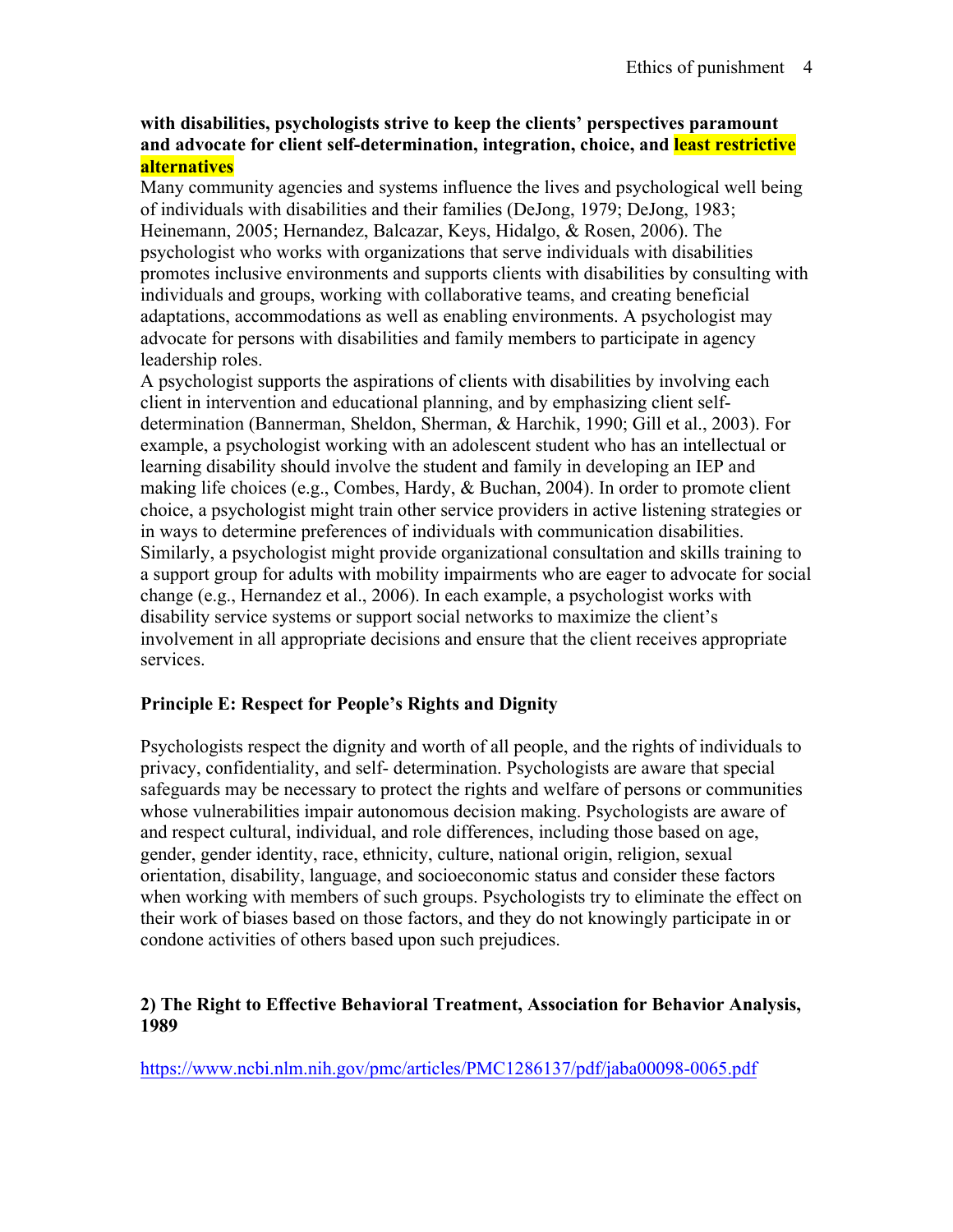https://www.abainternational.org/about-us/policies-and-positions/students-rights-toeffective-education,-1990.aspx

### **An Individual Has a Right to Programs That Teach Functional Skills**

The ultimate goal of all services is to increase the ability of individuals to function effectively in both their immediate environment and the larger society.

## **An Individual Has a Right to Behavioral Assessment and Ongoing Evaluation**

Prior to the onset of treatment, individuals are entitled to a complete diagnostic evaluation to identify factors that contribute to the presence of a skill deficit or a behavioral disorder. A complete and functional analysis emphasizes the importance of events that are antecedent, as well as consequent, to the behavior of interest. For example, identification of preexisting physiological or environmental determinants may lead to the development of a treatment program that does not require extensive use of behavioral contingencies.

#### **3) Time out from reinforcement – only if in a BIP https://www.ncbi.nlm.nih.gov/pmc/articles/PMC3089400/**

iii. *Time-out* from reinforcement is an evidence-based treatment intervention that involves reducing or limiting the amount of reinforcement that is available to an individual for a brief period of time. It can entail removing an individual from his or her environment, or it may entail changes to the existing environment itself. When time out involves removing an individual from the environment, it should only be used as part of an approved and planned Behavior Intervention Plan. Time out from reinforcement is not seclusion, but it may involve seclusion if it is not safe to have others in the room. In addition, some innocuous versions of timeout from reinforcement, such as having a child take a seat away from a play area, are not deemed to be intrusive. Such procedures are commonly used and are generally safe.

# **4) Guidelines for Responsible Conduct for Behavior Analysts (Behavior Analyst Certification Board**

**http://bacb.com/wp-content/uploads/2016/03/160321-compliance-code-english.pdf** 3.01 Behavior Analytic Assessment

(a) Behavior analysts conduct current assessments prior to making recommendations or developing behavior-change programs. The type of assessment used is determined by client's needs and consent, environmental parameters, and other contextual variables. When behavior analysts are developing a behavior-reduction program, they must conduct a functional assessment.

(b) Behavior analysts have an obligation to collect and graphically display data, using behavior-analytic conventions, in a manner that allows for decisions and recommendations for behavior-change program development.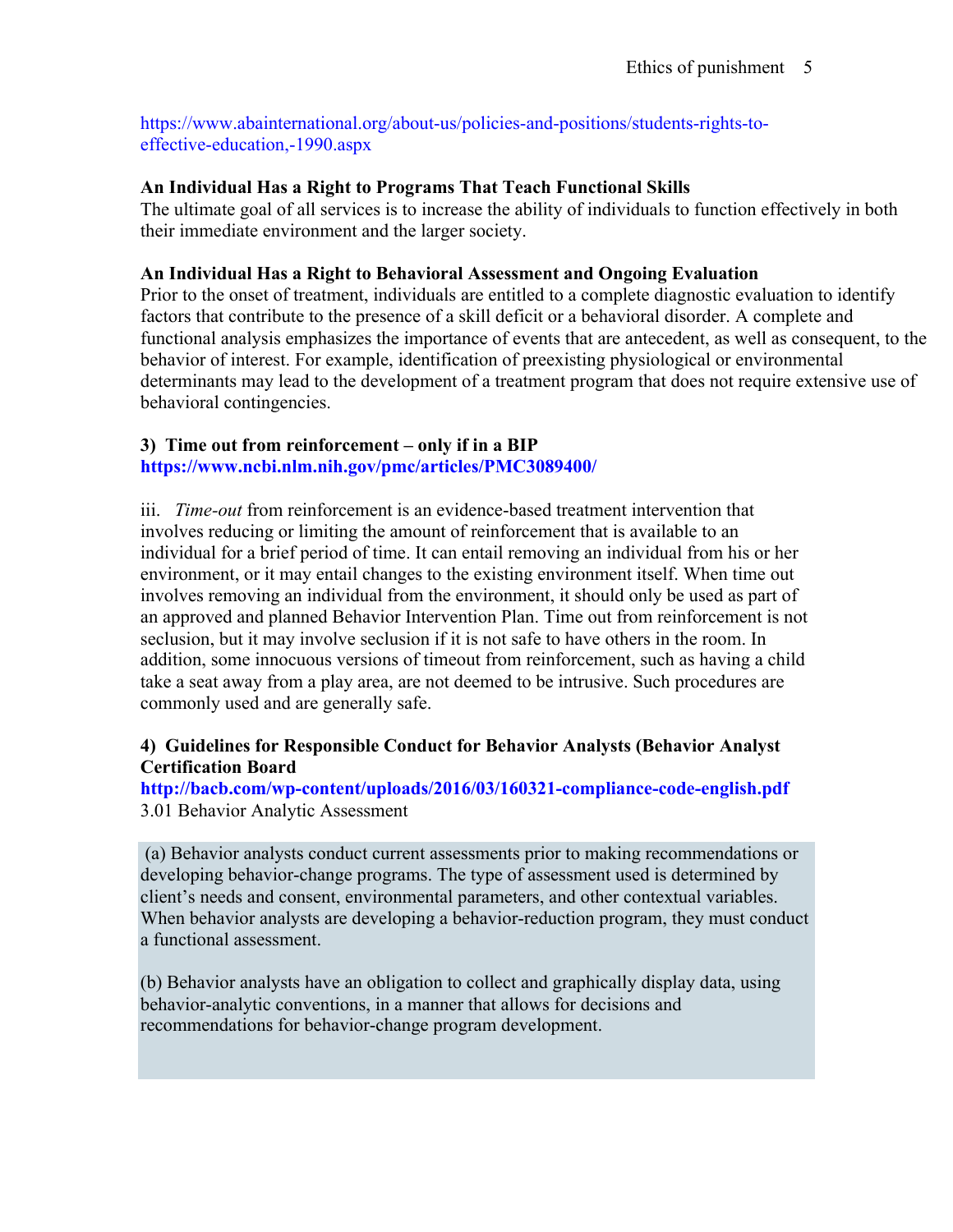4.08 Considerations Regarding Punishment Procedures.

(a) Behavior analysts recommend reinforcement rather than punishment whenever possible. (b) If punishment procedures are necessary, behavior analysts always include reinforcement procedures for alternative behavior in the behavior-change program.

(c) Before implementing punishment-based procedures, behavior analysts ensure that appropriate steps have been taken to implement reinforcement-based procedures unless the severity or dangerousness of the behavior necessitates immediate use of aversive procedures. (d) Behavior analysts ensure that aversive procedures are accompanied by an increased level of training, supervision, and oversight. Behavior analysts must evaluate the effectiveness of aversive procedures in a timely manner and modify the behavior-change program if it is ineffective. Behavior analysts always include a plan to discontinue the use of aversive procedures when no longer needed.

#### **Reinforcement/teaching strategies**

Specific and contingent praise Reinforcement systems – group contingencies/individual contingencies Token economy Contingency contracts Behavior Chaining Behavioral Shaping Self –management Three term contingency – ABC teaching Altering schedules of reinforcement Prompting and fading Modeling and imitation Stimulus – response chains Graduate guidance Premack Principle Non-contingent reinforcement Pre-teaching, Pre-correcting (Priming) Goal setting (long-term, short-term goals) Response cards Choral responding Behavior Education Plan – Check In/Check out Teaching social skills Good Behavior Game Peer Tutoring – Classroom Wide Peer Tutoring

#### **Decreasing behavior without punishment**

Differential reinforcement of other behavior Differential reinforcement of alternative behavior Differential reinforcement of low rates of behavior Differential reinforcement of incompatible behavior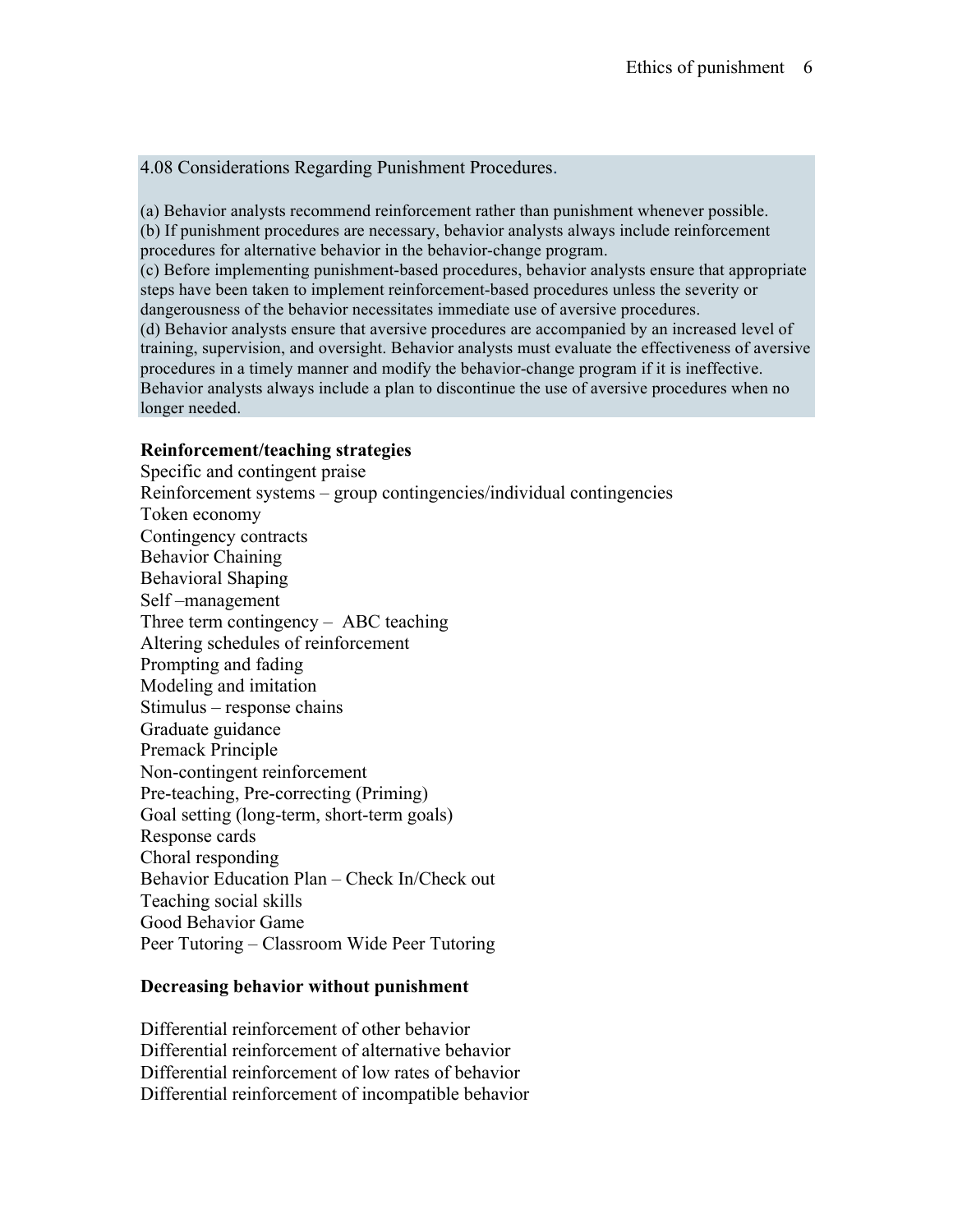High- probability request sequence – behavior momentum Altering motivational operations and discriminative stimulation Non-contingent reinforcement

### **Punishment**

Time out from reinforcement Time out room/hallway/partitioning Response Cost **Overcorrection** Blocking

### **School to Prison Pipeline**

"The ACLU is committed to challenging the "school-to-prison pipeline," a disturbing national trend wherein children are funneled out of public schools and into the juvenile and criminal justice systems. Many of these children have learning disabilities or histories of poverty, abuse, or neglect, and would benefit from additional educational and counseling services. Instead, they are isolated, punished, and pushed out." https://www.aclu.org/issues/juvenile-justice/school-prison-pipeline

### **How schools can avoid the pipeline**

How can school districts divert the school-to-prison pipeline?

1. Increase the use of positive behavior interventions and supports.

2. Compile annual reports on the total number of disciplinary actions that push students out of the classroom based on gender, race and ability.

3. Create agreements with police departments and court systems to limit arrests at school and the use of restraints, such as mace and handcuffs.

4. Provide simple explanations of infractions and prescribed responses in the student code of conduct to ensure fairness.

5. Create appropriate limits on the use of law enforcement in public schools.

6. Train teachers on the use of positive behavior supports for at-risk students" (Elias, page 40)

### **References**

American Psychological Association. (2002). Ethical principles of psychologists and code of conduct. *American Psychologist*, 57(12), 1060-1073.

Barrett B.H., Beck R., Binder C., et al. The right to effective education. *The Behavior Analyst*. 1991;14(1):79-82.

Behavior Analytic Certification Board, (BACB, 2014)

Cooper J.O., Heron T.E., Heward W.L., (2007) Applied Behavior Analysis, Second Edition. Upper Saddle River, NJ: Pearson Education.

Elias, M. (2013) The school to prison pipeline. *Teaching Tolerance.* Spring 39-40